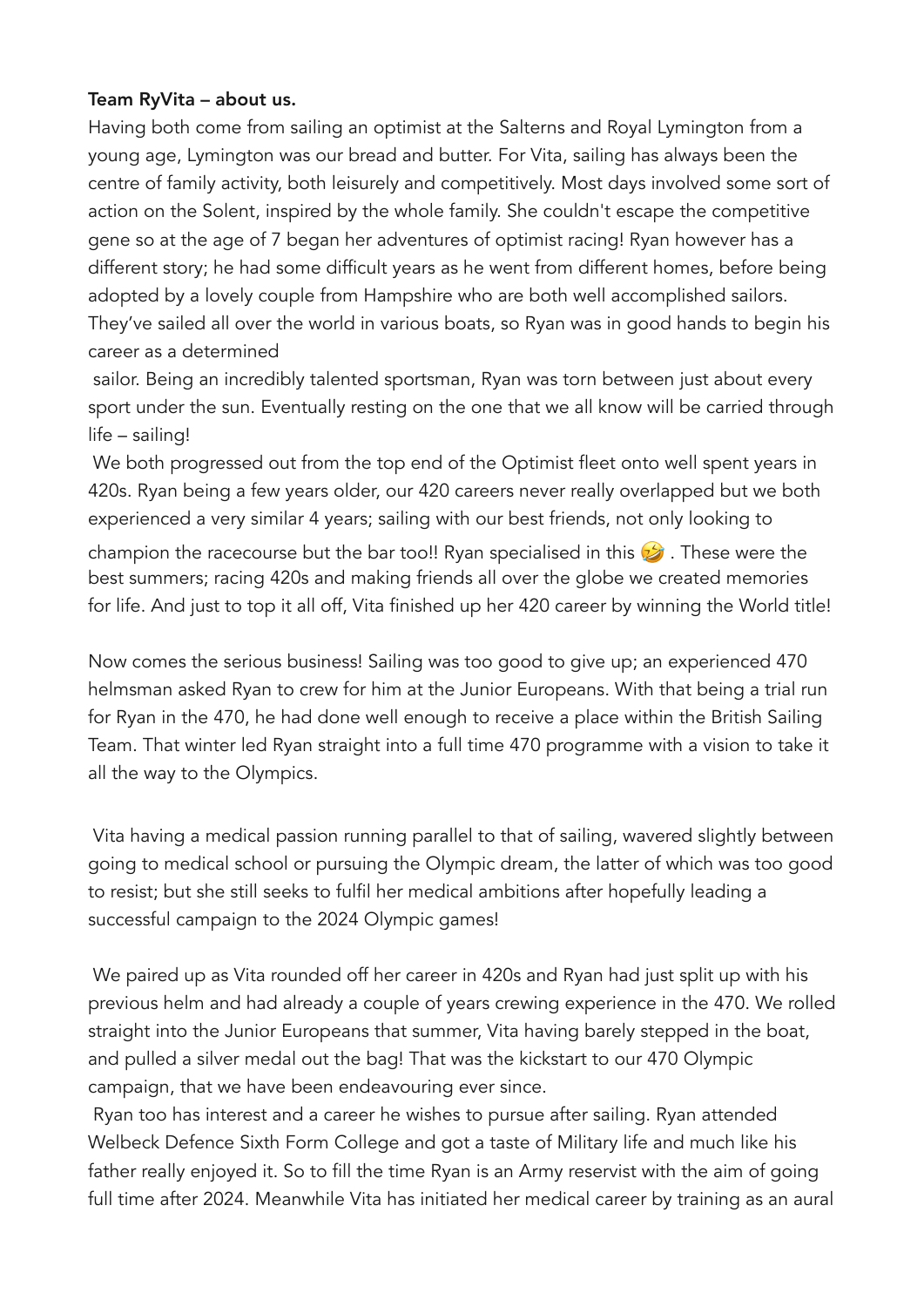care nurse. She regularly practises on all her family members and even Ryan can't escape the torture as he lives on the farm with them.

And for the non-sailors out there: a 470 is a 2-man dinghy, with the helm (Vita) steering the boat and the crew (Ryan) providing the leverage on the side of the boat to keep the boat flat, trimming the spinnaker as well a looking around the course to feed information to the helm. We are a mixed team because last year it was announced that the 470 would become a mixed class at the Paris 2024 Olympics. This gives us a great opportunity, as existing single-sex pairings will have to re-pair into mixed teams and thus start their sailing partnership from scratch, which takes a lot of time on the water to build up. We strive to improve our sailing ability faster than any of our competitors. This requires a well thought out and structured training programme, including time off which we usually spend going on expeditions! Examples of our adventures include ice skating across Lake Baikal and climbing in the Dolomites; these not only push our physical boundaries in another dimension but also give us time to reflect on our campaign and build trust in each other. Plus, they are the most amazing fun!

We have a great team around us. Vita's uncle is a double silver medallist in the 470 so when they require guidance and high-level coaching they go to Nick for help. Vita's optimist and 420 coach in Lymington Shelly has recently moved back to NLZ for a year for the Americas cup but has been helping us in our early stages in the 470. However, our main coach is Jonny McGovern who is a fantastic mentor and has coached both of us since the age of 14. Jonny has taken Vita to winning the 420 World Championships and in the same summer coached us to number 2 on the podium at our first ever 470 event, the Junior Europeans. Since then, it hasn't all be a success story. After the best summer of her life; achieving 3 A\* at a A level, showing her skills in the 420, and quickly adapting to a new partnership and a new boat, Vita struck ill to glandular fever which meant we were unable to train effectively until the new year. Determined to make up for the lost time we headed out to Vilamoura and started a hard grind learning how to make a 470 go fast! At this stage, we had now had a few months of experience and hard work under our belt, but our kit was old and didn't reflect our sailing ability. We had to address this issue before our Worlds in March, so we set out to find help. Cecil Wright and Partners, having huge passion, insight and enthusiasm into the world of sailing, invested into our team by buying us a brand-new boat! Coming all the way from New Zealand, the new boat inspired us to work harder and achieve more. We arrived in Palma where our Worlds were set to be and the new boat was there, a beauty of a race machine. It's hard to describe the feeling but neither of us had ever had a new boat! As you can imagine this was a massive help and allowed us to step up onto the world class platform with more than just confidence – we were bursting with enthusiasm to challenge all comers!